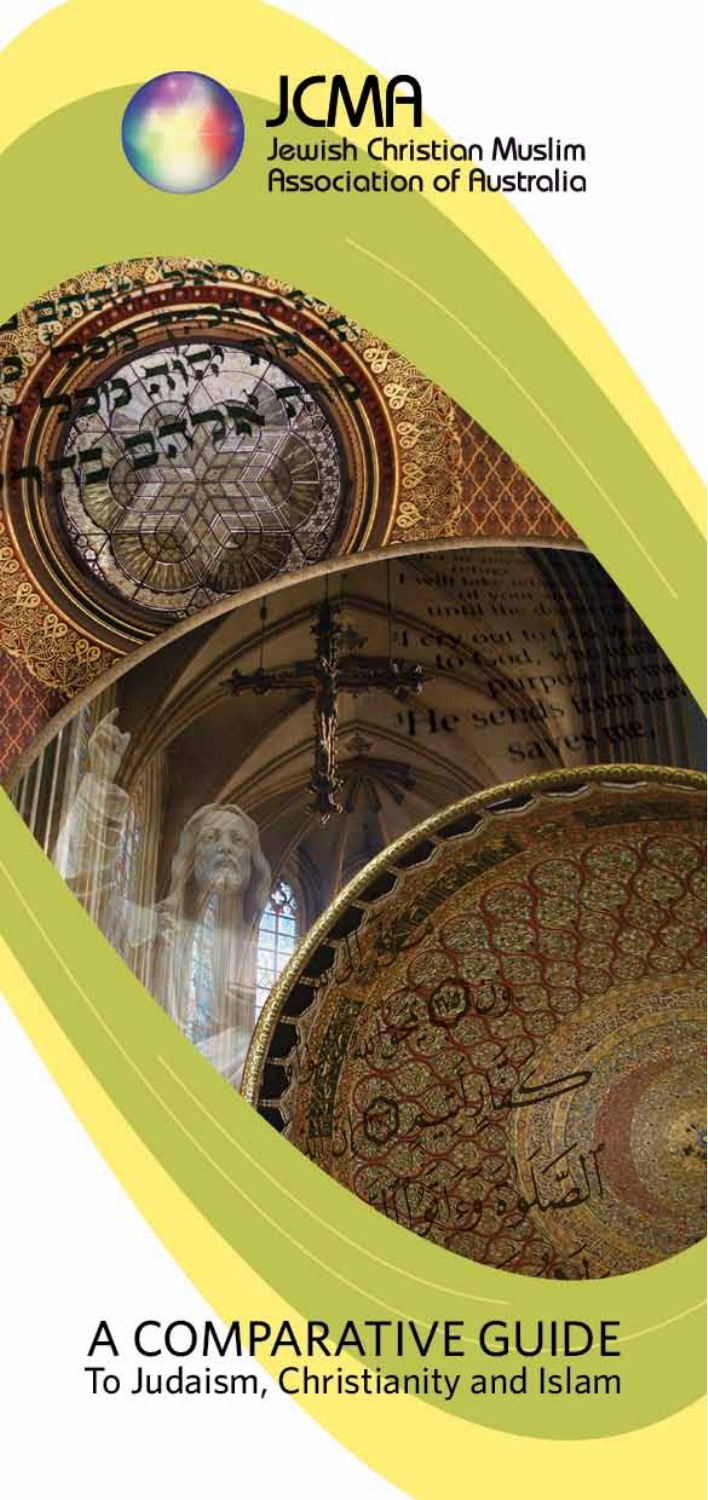



# Index

### Indicates respective Information:



**Christian** 

**C** Muslim

# For more information:

#### JCMA Office

PO Box 146, Melbourne VIC 8002

- P: (03) 9287 5590
- F: (03) 9926 5617
- E: info@jcma.org.au
- W: www.jcma.org.au

# **ORIGINS**

### What does the name mean?

- $\frac{1}{2}$  Israel (Yisra'el) is the name for the Jewish people. It means 'one who struggles with God' – life is a continual struggle to know what God wants us to do, to achieve our potential and to make the world better for all people.
- Christian is a kind of nickname which means 'follower of the Christ' (the Greek word for messiah or the anointed one).
- 'Islam' means "willing submission" to God's will. It comes from the Arabic root s-l-m, from which the word salaam or "peace" is also derived (The Hebrew word for peace, shalom, has the same root).

## To where do we trace our faith back?

- $x$  Abraham realised there was only One God (about 4000 years ago). Revelation of Torah at Mount Sinai (about 3500 years ago). Core values come from these two events. Practices developed over centuries, and continue to adapt and adjust to this day.
- **Christianity is based on the life, death and resurrection of** Jesus. Abraham is considered a forefather to Christians – in a faith sense.
- Muhammad, the final Prophet of Islam is considered the Seal of a line of Prophets including Jesus and tracing back to Abraham, who is revered as the father of the three monotheistic religions. It is usual when mentioning Muhammed or any prophets to say 'Peace be upon him' but for space and simplicity it has been omitted in this booklet.

## Key people

- $\frac{1}{2}$  Abraham, Isaac and Jacob, Sarah, Rebekka, Rachel and Leah, Moses (descended from Abraham's son Isaac), Rabbis of 2000 years ago. Maimonides, 800 years ago.
- **Jesus, Mary (the mother of Jesus), the 12 Apostles** (the followers of Jesus), St Paul, and the early Saints.
- The Prophet Muhammad and his Companions, such as Abu Bakr, Ali and Aisha. Abraham, Jesus, Mary, and the other prophets. The founders of the four schools of Islamic law.

## Key Book(s) & Texts

- $\frac{1}{2}$  Hebrew Bible (Torah), The Talmud (about 1500 years ago), Mishneh Torah (800 years ago), The Shulkhan Arukh (450 years ago).
- The Hebrew Bible with the addition of the Gospels ('good news') of Matthew, Mark, Luke and John and the letters of the apostles sent to the traditions of Christianity they established.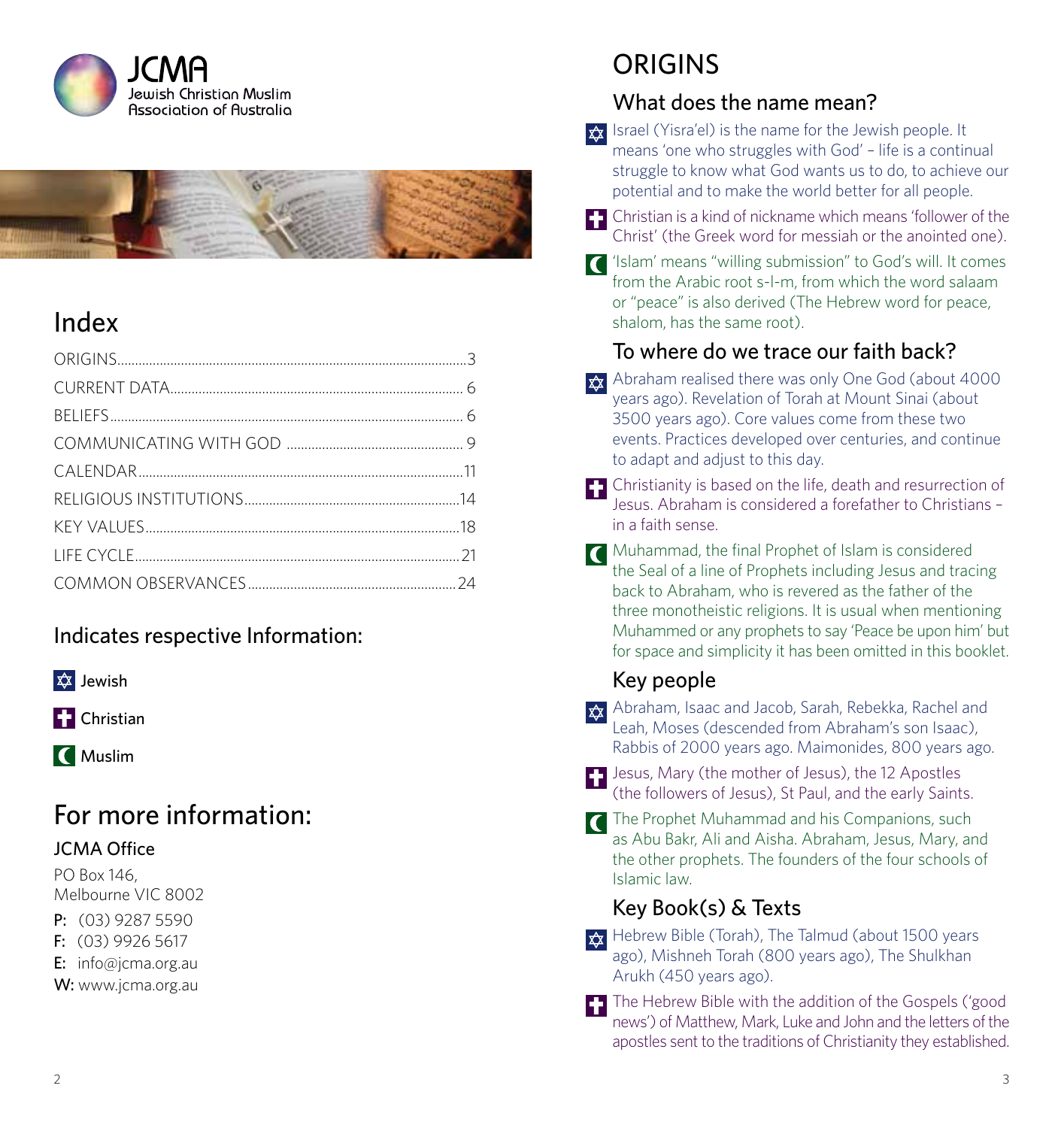The Qur'an and its many interpretations and commentaries. The Hadith (teachings and sayings of the prophet Muhammad of which there are various collections). The numerous scholarly works which analyse and derive principles from these.

#### Prophets

- Moses, Samuel, Elijah, Elisha, Isaiah, Jeremiah, Ezekiel, Hosea, Joel, Amos, Micah, Habakuk, Zephania, Haggai, Zacharia, Malakhi.
- **F** All of the Jewish prophets and John the Baptist are recognised as forerunners to the Christian faith, and tend to be treated equally.
- **T** Muhammad, Jesus, the prophets of the Hebrew bible, and many thousands of other unnamed prophets, are all given the same respect.

## Final prophets?

 $\star$  Malakhi (about 2400 years ago) is believed by Jews to be the final prophet.

**F-** All the Jewish prophets are valued, but Jesus is considered the fulfilment of the prophetic tradition.

Muhammad is in a line of prophets since Adam and is believed by Muslims to be the final messenger.

## After the final prophets?

- **A** Anyone after Malakhi is not considered by Judaism to be a prophet (so Jesus and Muhammad are not considered as prophets), though there is little doubt that they existed as gifted and charismatic teachers and leaders. Since Malakhi, 'God's will' has been determined through Torah interpretation and commentary.
- The Council of Nicea over 1500 years ago fixed the Christian scriptures: anyone after this is not recognised, so Muhammad and Baha`ullah (Bahai faith) may be considered as great teachers but not prophets.

Anyone after Muhammad is not considered a prophet, so for example Baha`ullah (Bahai faith) is considered as a teacher but not a prophet.

## About Jesus

- $\frac{1}{x}$  Jesus is not part of Jewish belief. It is probable that he existed and was a Jewish teacher, clearly very knowledgeable about his traditions. Much of what he teaches (such as Love your neighbour as yourself) comes from Jewish tradition.
- Christians teach that there is only one God, but that there is also a `threeness' in this unity which they call 'Trinity': Father, Son and Holy Spirit. Jesus is `God the Son' and is both fully divine and fully human.

Muslims revere Jesus to be a prophet of God who was  $\overline{C}$ born miraculously from the Virgin Mary. A chapter of the Qur'an is named "Mary". However Muslims don't believe he is God and/or the Son of God. Muslims do believe in the second coming of Jesus.

## Holy land(s) / places

- $\frac{1}{2}$  Israel (where the ancestors of the Jewish people lived from 4000 years ago and where Judaism developed), and especially Jerusalem (which was the capital from 3000 years ago and where the Temple was built).
- $\Box$  Jerusalem, and other pilgrimage sites where significant Christians have lived or worked. For example Rome, (where many Christians were martyred in the Colosseum), or Istanbul.
- Mecca (in modern-day Saudi Arabia), Medina (also in Saudi Arabia), Jerusalem (in Israel/Palestine).

## Pilgrimage

- $x^2$  When the Temple was standing (until almost 2000 years ago), Jews would take offerings to Jerusalem three times a year. It is no longer obligated, but it is very special to visit Israel, and as the journey is today relatively quick and easy, some Jews go every year or two.
- Pilgrimage sites can be to either significant Churches or significant places where Jesus, or the Saints, have walked or lived (e.g. Via Dolorosa in Jerusalem, or Lourdes in France).
- The fifth pillar of Islam is for all able-bodied Muslims to try to make the pilgrimage to the Ka'ba (a shrine to the One God believed to have been built by Abraham and Ishmael) in the holy city of Mecca, at least once in their lifetime.

Men and women all wear simple white clothes so as not to differentiate between rich and poor. Over two million people attend annually.

### Legal system

 $\star$  Called 'halakha' (the way), an all-encompassing set of principles, rules and guidelines for living.

Less orthodox: May concentrate more on ethical (behaviour) than ritual laws.

More orthodox: Follow laws for every aspect of life. (The modern State of Israel uses a sophisticated legal structure which has aspects of Jewish, Turkish and British law).

Some traditions of Christianity are governed by official codes of Canon Law but generally Christian behaviour is regulated by theological and philosophical considerations, including the 10 commandments given to Moses and interpreted by Jesus.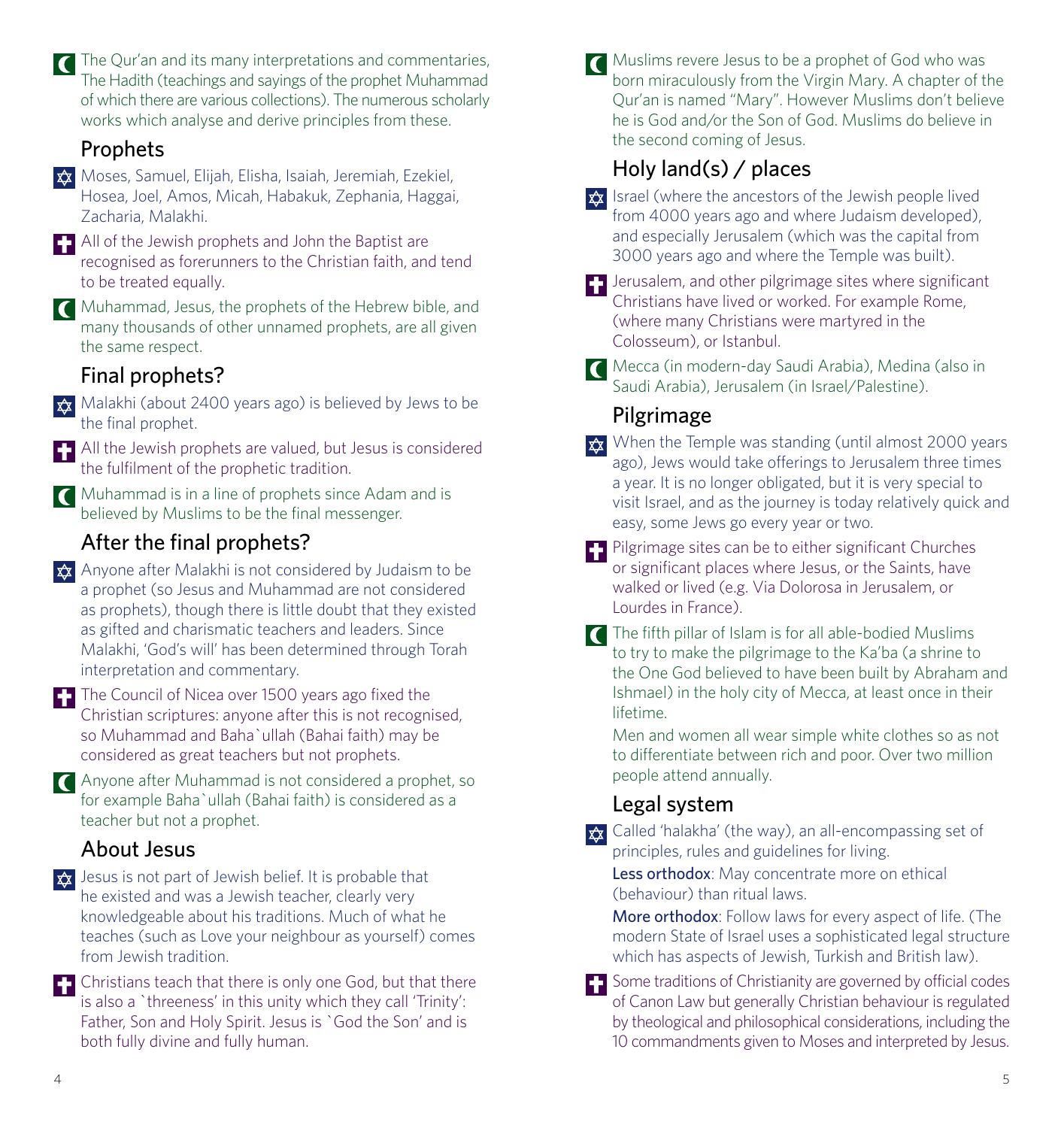Called 'Sharia' (the way) referring to an all-encompassing set of principles, rules and guidelines for living. These cover ritual worship as well as eating, marriage, and commerce. The objective is to help every aspect of life become an act of worship.

# CURRENT DATA

## How many in Australia (approx)

**xx** 97,000 Jews live in Australia.

**13 million Christians live in Australia.** 

476,000 Muslims live in Australia.

*Australian Bureau of Statistics, Census of Population and Housing, 2011*

## How many Worldwide

 $\frac{1}{2}$  There are 14,641,000 (15 million) Jews across the world.

There are 2,292,454,000 (2.3 billion) Christians across the world.

There are 1,549,444,000 (1.5 billion) Muslims across the world.

*Atlas of Global Christianity (Todd M. Johnson & Kenneth R. Ross (eds), Edinburgh University Press, 2009).*

# BELIEFS

## Revelation?

**xx** Less orthodox: Humans were inspired by God to write their story of 'How does God want us to live'? This is the Torah (the 'Five Books of Moses', Genesis, Exodus, Leviticus, Numbers, Deuteronomy).

More orthodox: God dictated the Torah to Moses on top of Mount Sinai. The text is said to be unchanged.

- Christians say that Jesus is `the Word of God' made flesh, and that God is revealed in the life, death and resurrection of Jesus, such that Jesus is the 'image of the unseen God'. Christians also recognise God's revelation to the Jewish people through their prophets.
- Muslims believe the Qur'an to be the exact words revealed by God through the angel Gabriel to Muhammad. There are 114 chapters and over 6,000 verses, which many Muslims have committed to memory. The text is unchanged and in its original form as revealed 1400 years ago.

## Day of Judgement?

**x** Yes (in some sense). God will ask 'Why did we not live up to our potential?' All are accountable. All will be judged for their actions in this world and either rewarded or

punished. It is a central Jewish belief that God is merciful and compassionate, but also just.

- Yes. Because God is just, Jesus envisaged a day when good and evil in the world would come under God's judgement. But this judgement is prefigured in the death of Jesus himself, which is also a source of God's forgiveness – a key Christian teaching.
- Yes. All shall be judged for their actions and intentions in this world and either rewarded or punished according to their piety. All will be accountable to God on the Day of Judgement. It is a central Muslim belief that God is merciful and compassionate, but also just.

## Life after death

 $\frac{1}{2}$  Less orthodox: Perhaps the soul lives on, but not physical resurrection.

More orthodox: Yes, assumed for the soul, until the Messiah comes (see Messiah), when many think that the bodies of the dead will be brought back to life. However the matter is open to speculation.

- $\Box$  Christians believe that the resurrection of Jesus has destroyed the power of death. Christians enjoy eternal life as a gift from God here and now – and after death they look forward to the resurrection of the dead and life forever in the presence of God.
- Yes for eternity. The hereafter is an infinite existence whereas this world is finite and temporary.

## Heaven

 $\star$  Less orthodox: Perhaps - we will find out! More orthodox: Yes

- Christians believe that in Christ and through the gift of God's Spirit, they meet and live with God here and now. Nevertheless, they also look forward to the time when they will enter fully into the presence of God and see God 'face to face'. This is what Christians mean when they speak of 'heaven'.
- Yes. Imagery in the Qur'an is of eternal gardens, streams, and shade, but Muslims are reminded not to take this literally but as an indication of a reality we cannot yet comprehend. We believe that only God decides who will enter heaven.

## Hell

 $\vec{x}$  Perhaps – or perhaps just nothing - not a very fully developed idea. The Jewish emphasis is on living this life in the best way we can.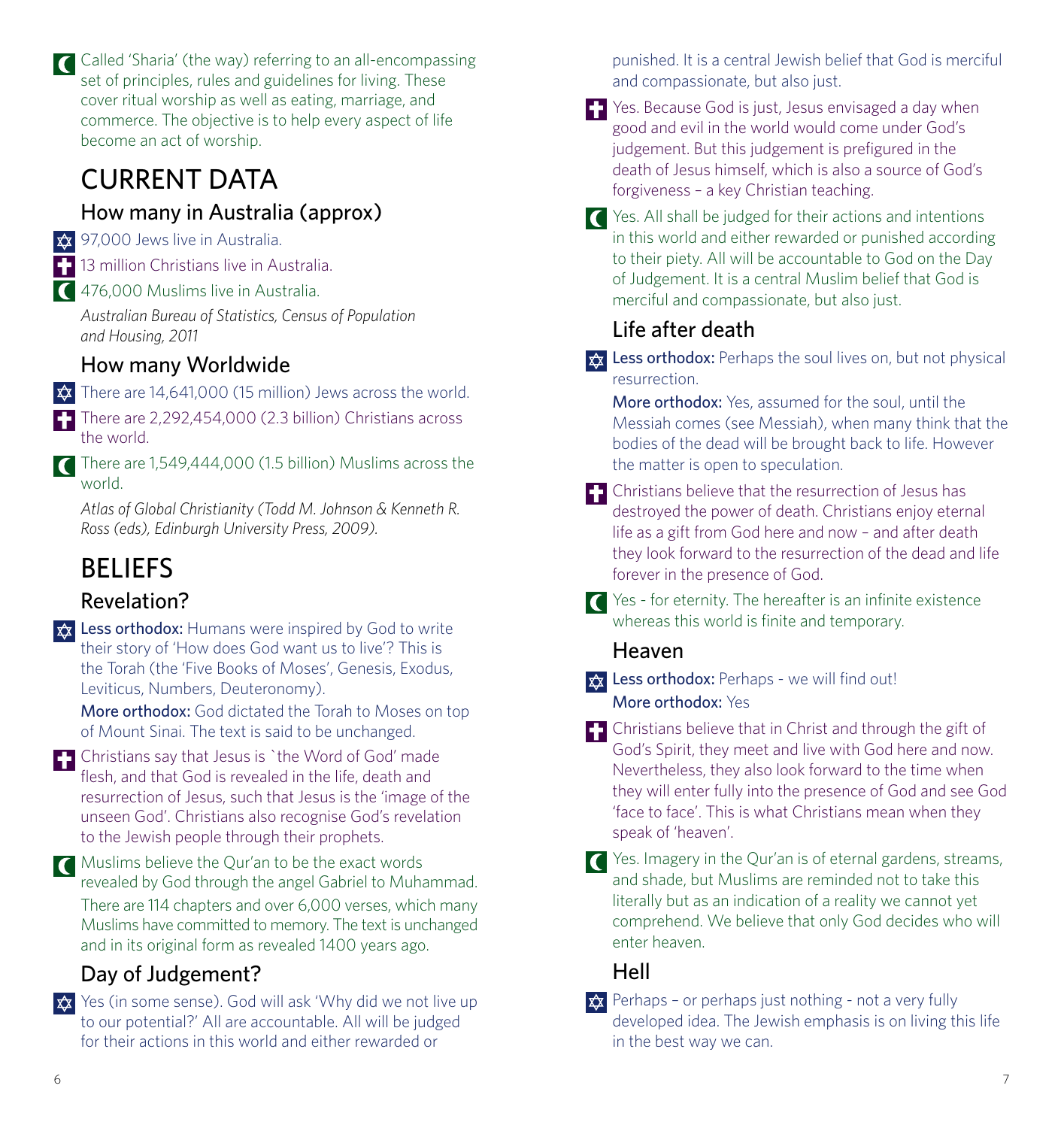- **Th** Just as `heaven' is being in the presence of God, so 'hell' is being cut off from God's presence. It is possible that people experience this even in this life.
- $\blacksquare$  Yes. The imagery is of a fire and suffering, but we are taught to take this as only an indication of a reality we cannot yet comprehend.

#### Messiah

**xx** All Jews: No Messiah has yet come to the world. Less orthodox: May not accept the idea of the messiah as an individual.

More orthodox: Yes, God will send the Messiah descended from King David, announced by Elijah the prophet, to bring about the Messianic Times.

(Note: some people call themselves Messianic Jews – they accept Jesus was the Messiah. They therefore cannot be considered as Jews.)

- **T** Yes, Jesus of Galilee (which is in Northern Israel) is called 'the Christ' which means 'anointed' – after the Jewish custom to anoint Kings and priests. Christians believe that Jesus was 'anointed' in both senses – that he was the Messiah who will return to bring the reign of God and the fullness of life to all believers.
- Yes Jesus is referred to as the Messiah in the Qur'an. Muslims believe that when he returns, he will invite all humanity to his original message, which is the core message of Islam.

### Messianic Time

**the Less orthodox:** Reject bodily resurrection. Our task is to move the world, bit by bit towards a time of perfection (human progress).

More orthodox: Yes, believe in physical resurrection of the body in the 'Time of Eternal Perfection'.

 $\Box$  Jesus announced the coming of the 'kingdom' or the reign of God. It is present now in the world, as a seed which is growing, and will be fully revealed in the final judgement and resurrection.

Unknown. However many Muslims believe we are (relatively) close to the end of the world.

## All-Powerful God?

 $\star$  Less orthodox: Maybe not - perhaps God has chosen not to be 'all powerful'. Otherwise all tragedies must be 'God's fault'. Instead, humans and God work in partnership.

More orthodox: Yes, God is omnipotent (all powerful).

- Some Christians believe in an all-powerful God and one who intervenes by actions. Others, while confessing that God is constant in love and care, do not believe in specific interventions.
- Muslims believe in a God with certain attributes including ultimate power over all that happens and God's ultimate will that determines everything, without denying humans free will.

## One All-knowing God?

- **xx** Yes. God is everywhere and is aware of all things.
- **F.** Yes, God is everywhere and is aware of all things.
- Yes. God knows all things, everywhere and at all times.

## Do you have to believe in God?

- $\star$  No. A Jew is a Jew if born as a Jew or converted to Judaism. Judaism is a people and culture as well as a religion. A 'religious' Jew believes in God.
- **F** Yes, Christians believe and trust in God as revealed by Jesus. The whole Christian life is defined by this faith.

Yes. Faith in God is the first & fundamental aspect of being a Muslim.

# COMMUNICATING WITH GOD Most Common Names for God

- $\frac{1}{2}$  YHVH (when we see this most holy name written in Hebrew we say 'Adonai', though some reserve 'Adonai' only for prayer and say Adoshem or Hashem (the name) instead when not praying. El (same root as Allah), Elohim, HaMakom (the Place), Tzur HaOlamim (Rock of the Universe), Rakhamim (Compassionate One) and many others.
- Christians call their One God: The Lord (from Hebrew Adonai and Greek Kyrios). They name the One Triune: 'The Father, and the Son and the Holy Spirit'. There are some churches today which also use non gender specific names for God.
- "Allah" means "the God" in Arabic. (Millions of Arab and some Indonesian Christians also use the word "Allah" to denote God). There are 99 'Beautiful Names' describing aspects of God, such as "the All-Merciful" and "the All-Compassionate". Allah has the same root as El (Jewish).

### Prayer

**All religious Jews:** Regular blessings. Less orthodox: Prayer sevices weekly or less.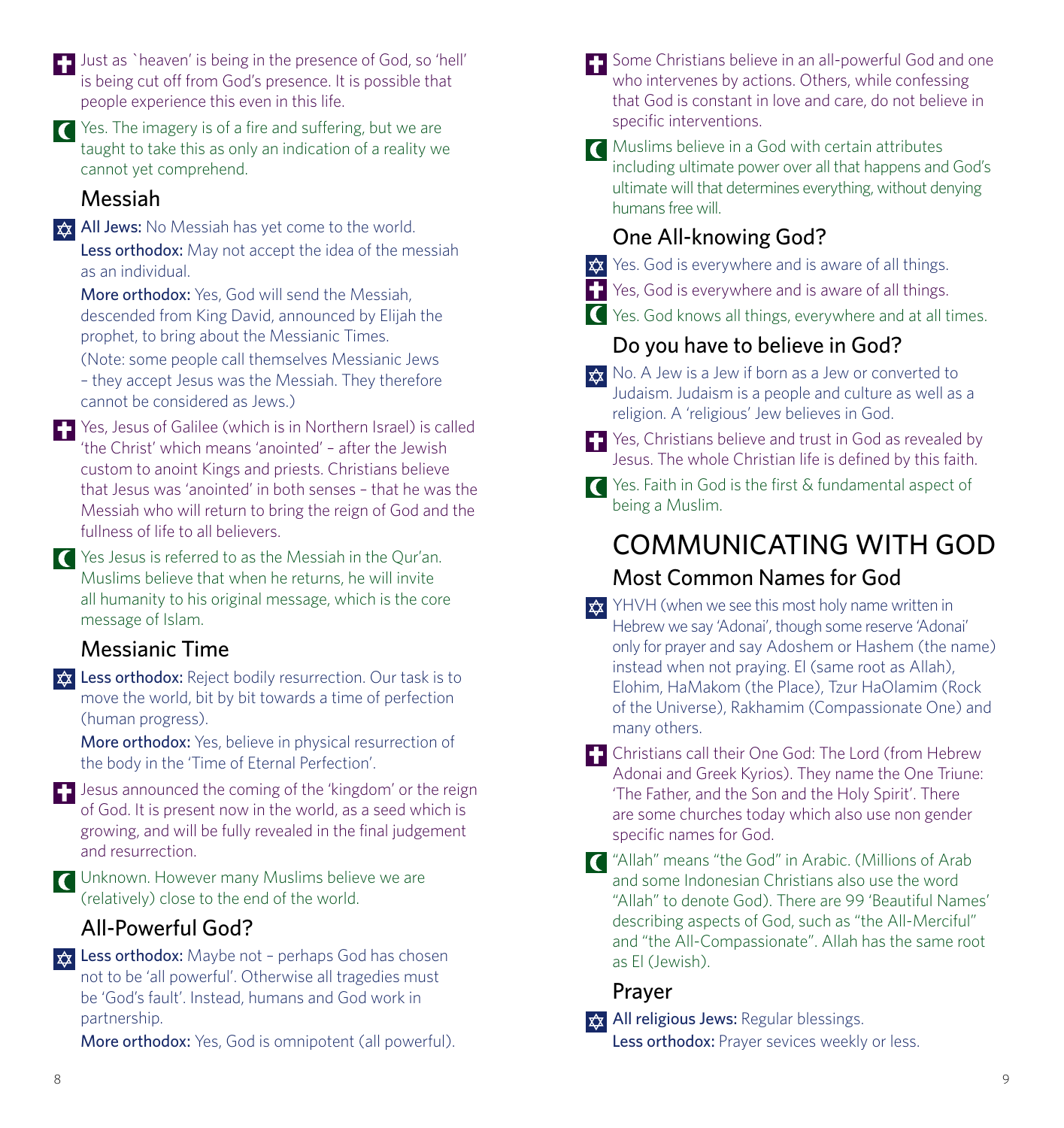More orthodox: Three times/day, evening, morning and afternoon.

**Christians are encouraged to pray unceasingly (St Paul)** but morning and night are the usual favourites.

At least five times a day – dawn, midday, afternoon, sunset, and night. Muslims are also encouraged to practise "Remembrance of God" unceasingly.

#### Where?

 $\frac{1}{x}$  Jews can pray anywhere suitable, i.e. at home, at work. but it is preferable with the community (with 10 people) where possible.

Christians can pray anywhere, i.e. at church, at home, at work. Jesus promised that he would be wherever 'two or three are gathered in his name' – but Christians believe that the presence of God is also with us when we are on our own.

Muslims can pray anywhere clean, i.e. at home, at work, or in a mosque. Muslims are encouraged to pray together when possible.

#### Language of prayer

 $\star$  Less orthodox: Hebrew, a bit of Aramaic (the language of Israel at the time of the Rabbis, 2000 years ago) and the vernacular (language of the country, e.g. English). More orthodox: Hebrew, a bit of Aramaic.

Some traditions of Christianity use ancient languages such as Greek. More commonly today the common language of the individual or community is used.

**Arabic.** Arabic is a Semitic language closely related to Hebrew and Aramaic. The Qur'an has been preserved in its original Arabic to prevent the dilution of its meaning through translation. Muslims can also say personal prayers in their own language.

#### Singing and Music

 $\frac{1}{2}$  All use singing and chanting as well as reading in services. A 'khazzan' sometimes leads the service. Less orthodox: May have a female 'khazzan', a mixed

choir, and use musical instruments such as an organ. More orthodox: Do not use instruments on Sabbaths

and festivals, and the most orthodox believe women's voices should not be heard by men.

**ED** Singing and music are important in Christian worship and many worship services will be completely sung or chanted.

Muslims are encouraged to read the Qur'an "beautifully" and those who can recite it and the Call to Prayer

melodiously are accorded high respect. Musical instruments are accepted by most Muslims, although by some only in a limited form. Different cultures around the world have their own forms of music.

#### Prayer direction

**x** Jerusalem (facing north-west from Australia, east from Europe).

The Traditionally oriented toward the east (the rising sun as symbol of the resurrection) but commonly today no particular orientation.

**Mecca (facing north-west from Australia, south-east** from Europe).

### Prayer clothing

 $\star$  The Torah instructs us to put fringes on our clothes. Less orthodox: Men wear a 'tallit' (prayer shawl with fringes) during daytime services and generally cover heads in formal services. Women can also do so.

More orthodox: Men (only) wear a vest with fringes and a head covering (yarmulke or kippah) at all times, and a 'tallit' during daytime services.

- $\Box$  None, except the priest who may have a plain or more ornate gown. In some traditions, different colours are worn at different seasons. It is traditional for males to uncover the head on entering a church, and some traditions expect a woman to cover her head when entering a church.
- Normal everyday clothing that is non-revealing. Females cover all parts of their body except their face and hands. Males will wear long trousers, and will often wear some kind of head covering when entering the mosque. It is important that any clothing should be clean.

# CALENDAR

### Day starts

- **x** Nightfall- so Shabbat (the Sabbath) starts on Friday evening and finishes on Saturday evening, and all festivals start in the evening.
- $\Box$  The Liturgical day begins at nightfall the day before e.g. Christmas Eve and the Easter Vigil are the start of the next day's festival.
- **C** Sunset so festivals start from the evening.

## Calendar type

 $\frac{1}{22}$  Luni-solar. Every Hebrew month starts at the new moon, but 12 lunar months are slightly shorter than a solar year. Therefore, a leap-month is added every two or three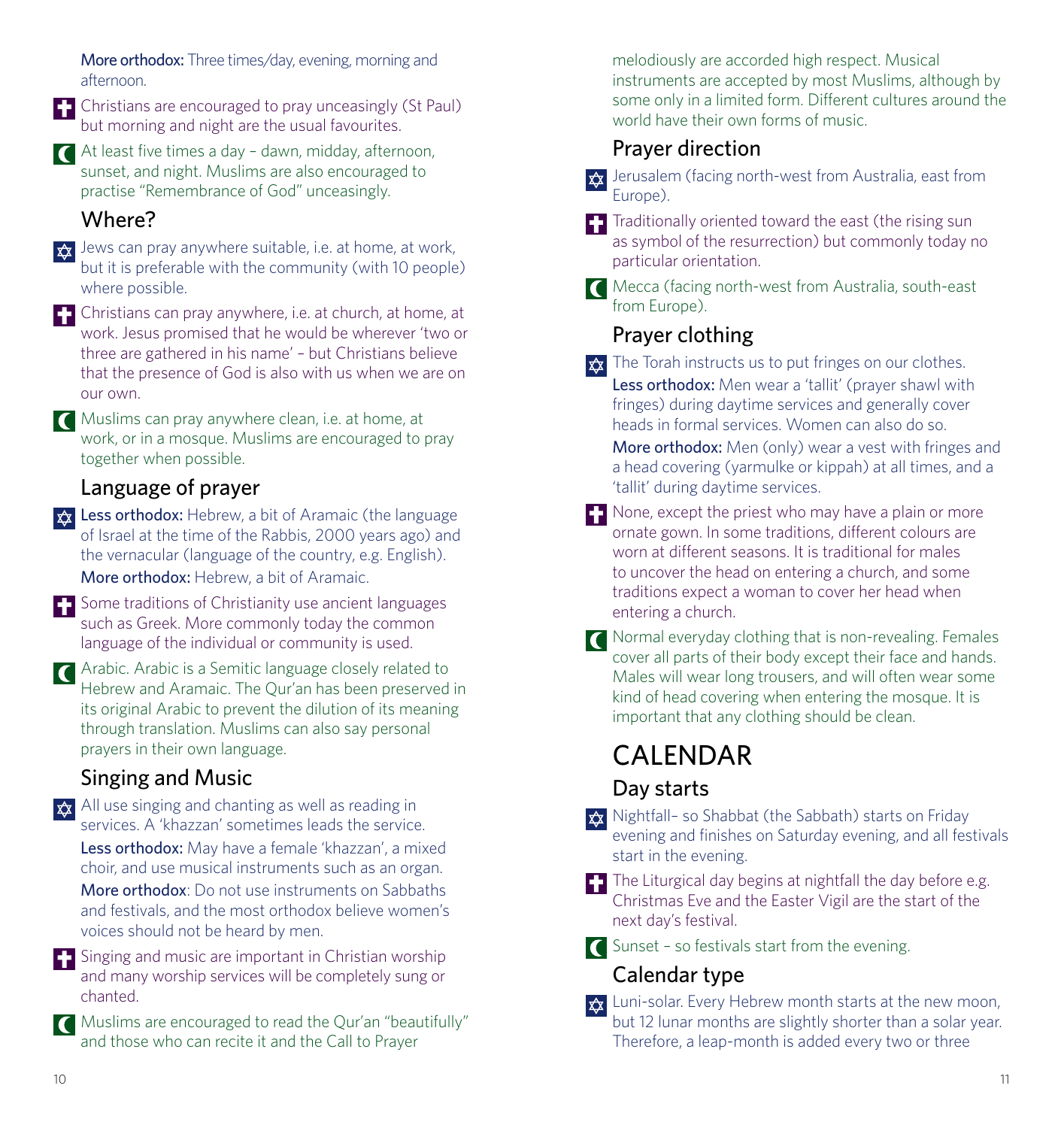years to keep the festivals in time with the solar cycle – so Passover for example is always in the springtime (of the northern hemisphere where the land of Israel is located, where Judaism developed).

**F.** Solar, with Lunar impact. Some festivals always fall in the same season of the year (e.g. Christmas is midwinter in the Northern hemisphere but midsummer in the southern) – but even here the Eastern Orthodox Churches continue to follow the Julian Calendar so their Christmas is 13 days later. Other festivals are also dependent on the Lunar cycles e.g. the date for Easter is determined by the lunar cycle. Other festivals are also dependent on the Lunar cycle.

**C** Lunar. Every month starts at the new moon. There are 12 lunar months, and the year is around 10 days shorter than a solar year. Therefore, the festivals move earlier each solar year. Every 30 years (about 1 generation) a Muslim living in one place will have fasted Ramadan in all four seasons, including winter (when the fast is short), and summer (when it is long!).

#### Main Festivals/Holy Days of the year

 $\star$  Rosh Hashanah (New Year): The Shofar (Ram's horn) is blown. It reminds us of when Abraham sacrificed a ram in place of his son Isaac (the Muslim version says his other son Ishma'el). The sound is a call to the heart to repent. Yom Kippur (Day of Atonement): A 25 hour fast with services all day, to review our lives and improve ourselves. Sukkot: A week-long harvest festival, also marking the 40

years that the Israelites wandered in the Sinai desert. Simkhat Torah: Rejoicing in completing the annual reading from the Torah and starting it from the beginning again.

Hanukah: A more minor eight day festival marking the rededication of the Temple in Jerusalem around 2300 years ago, and Jewish survival.

Tu Bishvat (15th day of month of Sh'vat): Also more minor – New Year for Trees. Today it is taking on a renewed importance as the festival of the Environment for some Jews.

Purim: Another more minor festival where we read the Scroll of Esther and celebrate the foiling of a plan to massacre the Jews of Persia (Iran).

Pesakh (Passover): A week-long harvest festival, also celebrating the Israelite exodus from Egyptian slavery (perhaps 3300 years ago). Unleavened bread (Matzah) is eaten.

Yom HaShoah (Holocaust Day): Quite a recent introduction to remember the Holocaust where about 6,000,000 Jews were killed in Europe in the 1940s.

Yom HaAtzma'ut (Independence Day): Also a relatively recent festival which celebrates the re-establishment of a Jewish state, Israel, after 1900 years, in 1948.

Shavu'ot (Weeks): Comes seven weeks after Pesakh (Passover) starts. It is a harvest festival which also celebrates the giving of the Torah.

Tisha B'Av (the Ninth day of the month of Av): We mark all the tragedies that have happened to the Jewish people over the centuries.

**Not all Christian traditions formally observe a 'Christian'** calendar' but the main Festivals are observed by all. The Christian year begins with Advent (four Sundays leading up to Christmas). Christmas covers a 12 day period which is followed by **Epiphany** (when Jesus appeared to the gentiles). The Epiphany season lasts until Ash Wednesday which commences the season of Lent (40 days to Holy Week) and that week includes the important days of **Palm** Sunday, Monday, Thursday, Good Friday, Easter Eve and Easter Day. In the Orthodox Tradition, a 50-day preparation time is observed.

The Easter season lasts 50 days until **Pentecost**. (Ascension Day, where Jesus returned to heaven, is 40 days after Easter Sunday) 10 days after Ascension, Pentecost Sunday is celebrated, followed by a 'nonfestival' period lasting until the Feast of Christ the King where the liturgical year begins again.

During the year other special feasts including Trinity Sunday (Sunday after Pentecost), Saints Days (e.g. St Mark, St Paul, St John); days noting the Virgin Mary; and events that highlight the life of Jesus (i.e. the transfiguration).

Other feasts include All Saints (which remembers all Christians now in Heaven); All Hallows (which remembers all dead people – the popular American feast of Halloween); and St Michael and All Angels, a feast celebrating the role of angels in our lives.

**C** During the entire month of Ramadan, Muslims should abstain from dawn to dusk, from food, drink and marital contact - for self-purification. It is also a time to purify thoughts and to focus on being kind to others and for spiritual reflection, so Muslims should try especially hard not to commit any bad deeds such as lying, backbiting or cheating. Eid ul-Fitr: The festival of the return to *fitra* (our original, sinless state). A four day festival at the end of the holy fasting month of Ramadan.

Eid ul-Adha: The festival of the sacrifice. A four day festival commemorating the sacrifice that Abraham was commanded to make of his son Ishmael as a test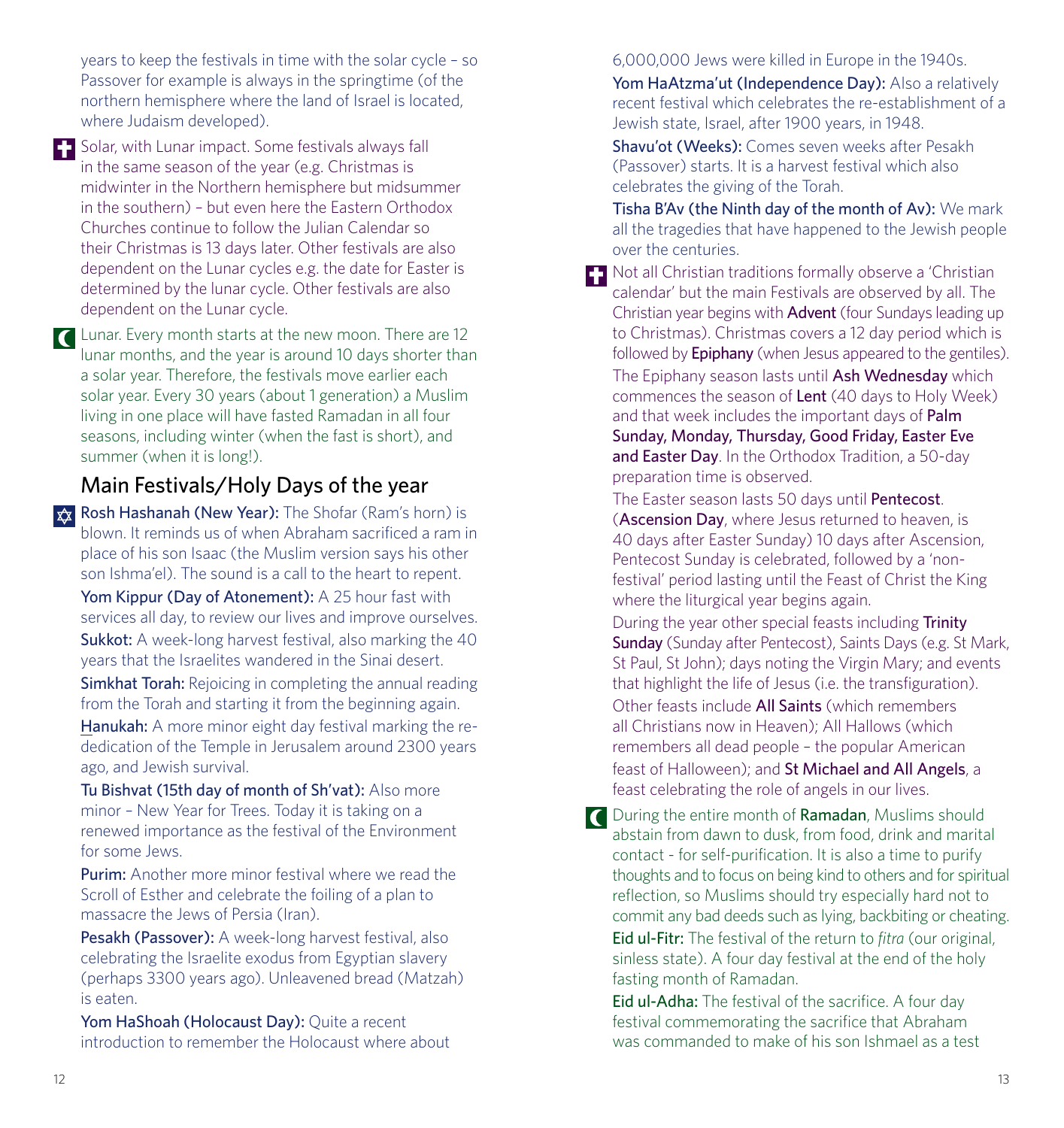of his and Ishmael's faith. God substituted a ram when Abraham passed the test, and Muslims now slaughter a sheep or cow following Abraham's tradition, and give the meat to the poor and needy.

There are some lesser festivals which not all Muslims observe, such as the Birthday of the Prophet. One tradition is that only festivals which existed at the time of Muhammad should be celebrated.

# RELIGIOUS INSTITUTIONS

## Community Centre

- **x** Synagogue (a Greek word. In Hebrew there are three terms for the three main uses – house of assembly, house of prayer and house of study).
- The Church Building remembering that 'church' also means the people who gather together in the building (the community).
- Mosque (Arabic masjid place of prostration). Essentially a prayer hall for collective prayers, and a focal point for the community.

## In the Community Centre

- **x** An 'Ark' (holy cupboard) containing the Torah scrolls, in the wall which faces Jerusalem, a 'Ner Tamid' (everlasting light) which reminds us of God's continual presence, prayer and other books (Jews are called 'The People of the Book'), a low platform (bimah) from which the service is lead.
- There are differences between the different Christian traditions. Most will have a place for people to sit or stand and a place at the front for the clergy (sanctuary). In the sanctuary there will be a table (altar) and a place for reading the Scriptures and preaching (lectern or pulpit). There will also be a bowl or pool of water (font) for baptism in the church.
- $\blacksquare$  In the mosque there is a mihrab or prayer niche, which points towards Mecca, and from which the service is led. On Fridays, a sermon is delivered from a minbar (similar to a pulpit). No pews - often lines marking the floor indicating where people should stand and sit.

## School

 $\frac{1}{2}$  Education is highly valued and children should be taught to swim (for safety) and educated about their faith and the world. Most synagogues have a Sunday School, but many Jewish communities also have one or more Jewish Day Schools. Melbourne has seven. Most also teach about other faiths and beliefs. An institution for adult Jewish study is called a 'Yeshiva'.

- **C** Christians have a long tradition of involvement in education. The home is the primary place for learning the faith, but many churches offer primary and secondary schooling. Most churches have 'Sunday Schools' or programs for teaching the faith to children, conducted before, during or after the regular worship services
- Education is highly valued, as the very first verse revealed in the Qur'an instructed Muhammad to "Read". The modern university system began in Cairo over a thousand years ago. In Australia there are around 30 Islamic schools, which follow the Australian curriculum with additional religious classes. However Muslims need not necessarily attend an Islamic school.

## **Cemetery**

- **EVELAU COMMUNIST AT A SET A** Jew's remains should be buried as soon as possible in consecrated ground, facing Jerusalem. In Israel, only a white shroud is used. A flat or upright headstone is erected. Visitors place stones on the grave. Flowers are not usually used at Jewish funerals.
	- Less orthodox: Will also perform cremations, and the ashes can be buried in the cemetery, and a headstone, rose bush or other memorial can be positioned. Reject the idea of physical resurection.
	- More orthodox: Will not allow cremation as it is felt disrespectful to the body and prevents its physical resurrection.
- Christian burial practices grew out of Jewish custom– especially in relation to the sanctity of the body– emphasising the traditional aspect of the hope of bodily resurrection. Due to modern regulations, few churches have cemeteries within their grounds as was once common, although with the rise in popularity of cremation (once forbidden to Christians) many churches now have gardens of remembrance where the ashes of the deceased are interred. Christians regard the departed faithful as continuing members of the community.
- A Muslim must be buried in the ground (soil) as soon as possible. An official cemetery is the ideal location. The body is wrapped in a white shroud (no coffin) and is laid to rest on its side, facing towards Mecca.

## Home

 $\frac{1}{x}$  The home is a focus of the Jewish people. Shabbat and festivals are welcomed there, children are raised in a 'Jewish environment', hospitality is encouraged. Study is part of life so there are many books/CDs, DVDs etc. The home should have a 'Mezuza' scroll on the doorpost.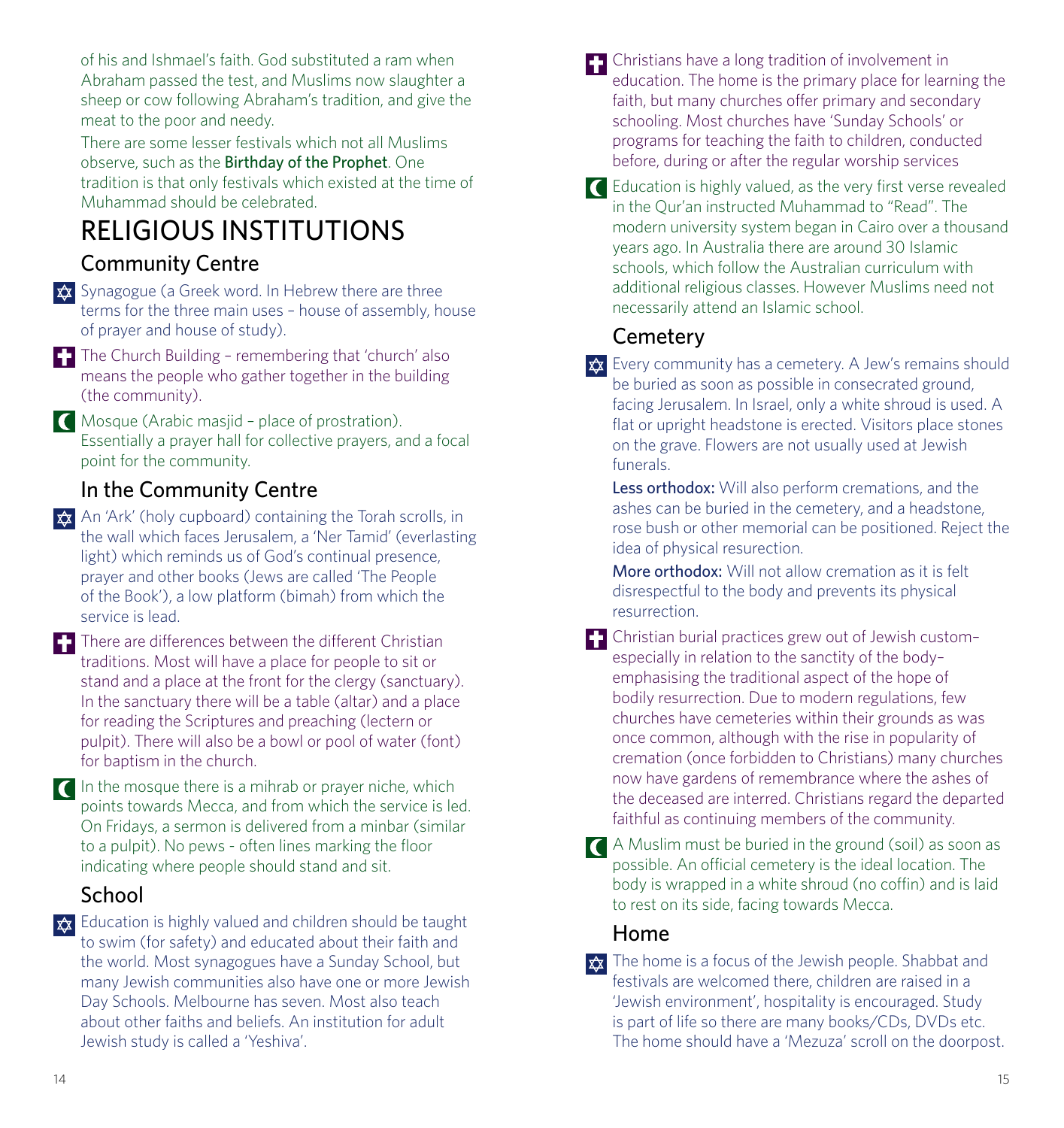Love and respect for parents and children are essential values. Hospitality is an important element in Judaism.

The home is regarded as the 'domestic church'. Parents are primarily responsible for the Christian upbringing of their children. Marriage and the family are highly honoured and valued by Christians.

The home is important for the upbringing of the family and should be a loving and spiritual environment. The parents should strive to be good role models for their children. Conversely, parents – especially mothers – are to be especially honoured by their children. A well-known saying of the Prophet Muhammad is that "Heaven lies at the feet of mothers." Hospitality is also a strong virtue in Islam.

#### Religious leaders

 $\star$  The Rabbi is usually selected by the community because of their learning, experience, charisma and reputation. Less orthodox: Rabbis may be women as well as men. More orthodox: Only men may be Rabbis and lead the community. Different groups of Rabbis may select their own leaders. In Israel, there are two 'Chief Rabbis', though not all Rabbis or Jews accept either as their authority! Teachers of Judaism should have a high value in the Jewish community.

There is great variety in models of leadership among Christians. Traditional churches have three levels of ordination: deacon, priest and bishop. Other churches have a single office of 'the minister' or 'the pastor'. Some also have the lay-office of 'elder'. Traditionally, only males were allowed to be ordained, although some churches today also ordain women clergy. Almost all churches prepare their leaders with rigorous academic and pastoral training.

An Imam is the leader of the congregational prayer, but this is not necessarily an official position – anyone who leads the prayer is the imam for that prayer. Women cannot lead men in prayer, though they can lead other women. Sheikh is an Arabic word meaning "older man" and is often used for male scholars or religious leaders. It is not an official position. Different cultures have different names – such as hoca in Turkish, and kiai in Indonesian. Women can be religious scholars.

A Mufti is one qualified to give legal opinions about matters of Islamic law. In a majority-Muslim country, a Mufti may be appointed by the government for a particular area or the whole country. A Mufti does not necessarily have spiritual authority.

In Sunni Islam there is no clergy or spiritual hierarchy. Shi'ia Muslims (comprising about 15% of all Muslims) give Imams and Ayatollahs a special status.

### Community leaders

 $\star$  There are also many lay leaders who organise events (such as security) in the community, and who represent the Jewish community to the wider community. In Australia there are state bodies such as the Jewish Community Council of Victoria, as well as a federal body. We also have people and organisations helping and supporting Israel and educating the Jewish and wider community about Israel.

Today, in almost all the churches, male and female people (non-clergy) exercise leadership in a variety of significant ways. Christians teach that the Holy Spirit gives 'gifts' to each individual which are to be used for the service of all in the community – the wider community, their own church community and also in inter-church bodies like the Victorian Council of Churches and the National Council of Churches in Australia.

**T** Men and women with leadership qualities can become leaders in social community affairs. In Australia there are state-wide bodies representing many Muslims, such as the Islamic Council of Victoria, as well as a federal body, the Australian Federation of Islamic Councils . These bodies are not religious bodies and have no spiritual authority.

### Membership

 $\frac{1}{2}$  Jewish people generally pay an annual membership to a synagogue to pay the Rabbi, building maintenance and other costs, and some of this also goes to support the communal organisations. Special arrangements are always made for those who can't afford to pay the full amount, or anything at all.

They may also belong to other organisations such as the Jewish Museum, and may support some important charitable institutions such as Jewish Care, even though they don't have official membership.

**Different churches determine official membership** in different ways. Most accept baptism (immersion in water) as the real entry point into the community. Membership may also be determined by public confession of faith. Some memberships are more formal and require official entry on a register, others are more informal and are determined by geography (e.g. living within the boundaries of a 'parish') or ethnicity (e.g. most Greeks belong to the Greek Orthodox Church). Fees are not usually charged, although members have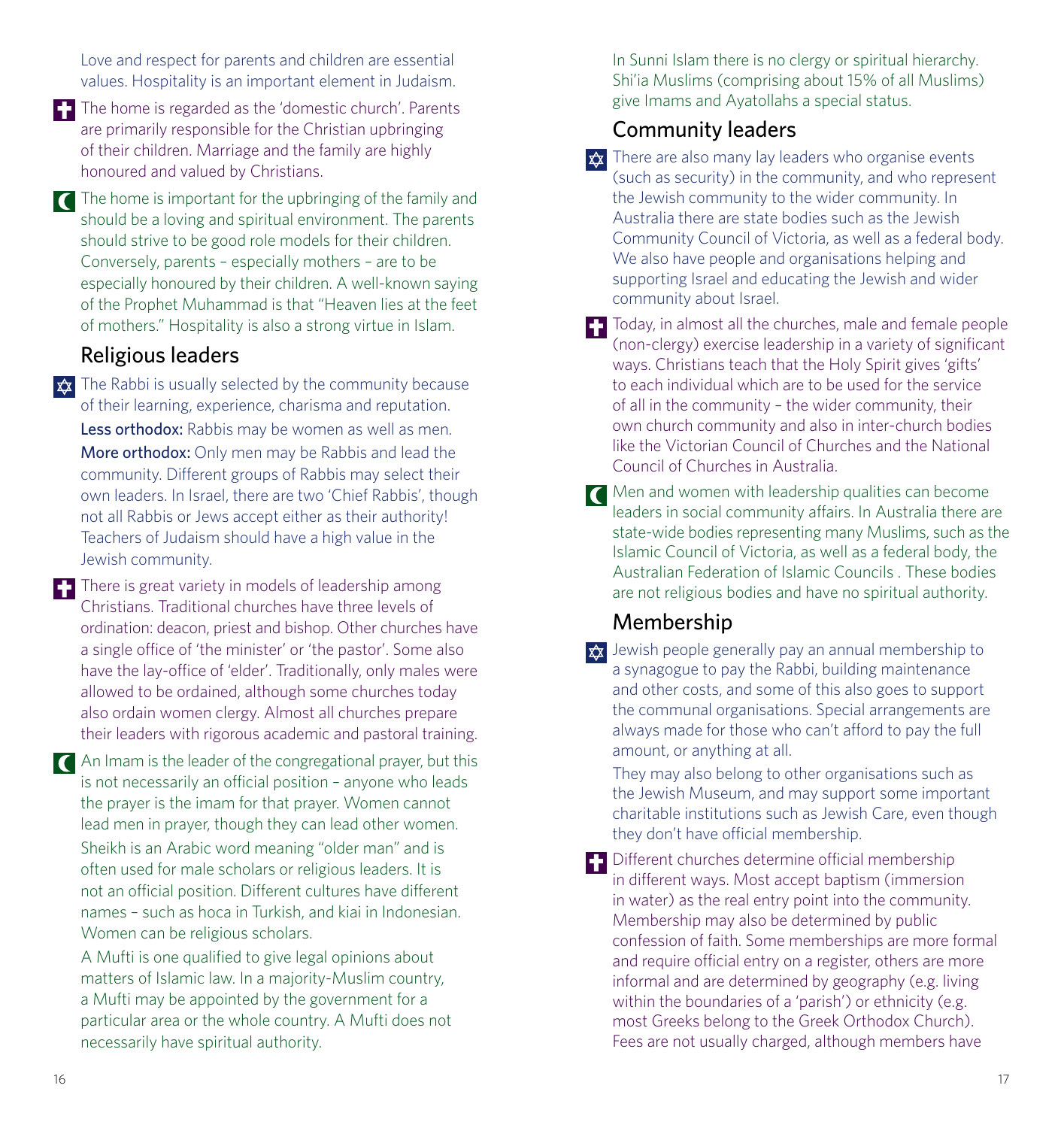responsibility to support the community–sometimes 'tithing' (giving 10% of one's income) to the church.

Muslims do not need to belong to any particular mosque or congregation, though in Australia many Muslims still associate with a mosque community that has particular ethnic origins. Some Muslims have formed mosque associations which do have formal membership, but it is not required by the faith.

Whether or not someone is recognised as a Muslim is an issue between themselves and God and cannot be decided by any other groups or individuals.

## KEY VALUES

### Honesty and Integrity

- **x** We derive our values from how we learn or imagine God would act. Therefore absolute honesty and integrity are key demands for a good Jewish life. We should always be trustworthy. A good reputation is the most precious gift.
- $\blacksquare$  Truth or truthfulness is a virtue which consists in showing oneself true in deeds and truthful in words and actions. Jesus called himself 'The Truth' and Christians are expected to be honest and trustworthy.
- Truthfulness and honesty are essential qualities of a practising Muslim. The prophet Muhammad stated "The truthful are associated with the prophets and the saints." The Prophet himself was known as "The Trustworthy" even before his period of prophethood.

## Helping Others

**Ex** Tzedakah (righteousness). We have an obligation to help others, however poor we may be ourselves. The highest level is to help someone get a job so that they become self-sufficient (and to do it so you never know who they are and they never know who you are).

Charity is essential to Christianity. Christians cannot truly claim to love God whom they cannot see if they do not show practical love for their neighbour whom they can see. Jesus taught that our neighbour is any person in need of our help. Christians should show charity to members of their own faith, but also to all people regardless of their religious belief, without expecting anything in return.

Muslims are urged to help people as often as possible, regardless of their religion. The prophet Muhammad stated "God will help His servant as long as God's servant helps others."

#### Justice

- $\star$  Any society should have a robust and accessible system of justice, which does not favour the rich or poor and is independent and incorruptible. In Israel, the Supreme Court quite often overturns or refers back Government decisions.
- **Justice is an important concept in Christian teaching, and it is** expected that the country in which one lives will also uphold justice. It is not just a legal system, however, as justice should include equity and fairness in social relationships.
- Justice is one of the highest virtues of Islam, as it is one of the attributes of God. The Quran (4:135) commands to "stand out firmly for justice, as witnesses to God": The Prophet was called "The Trustworthy". Islamic Law and teachings place great emphasis on the right of all people to justice and respect, regardless of their religion.

### Peace

- $\frac{1}{\sqrt{2}}$  Judaism is a peace-loving religion ('Seek peace and pursue it'), but not at any price. Sometimes, Judaism has had to fight for what it believes (for example against the Greeks, the Romans, the Nazis and over the past sixty years for the continued existence of the State of Israel). Peace is Shalom, the same as the Arabic 'Salam', and we often welcome each other with 'Shalom Aleikhem' – peace be with you – which is the same as the Christians, and the Muslim 'As-Salamu Alaikum'.
- **J** Jesus came to bring peace, but 'not as the world gives'. By his death, Jesus made peace between human beings and God, and taught that people should live in peace (and this includes observing the notion of 'justice' in personal relationships). Peace is not simply the absence of war, but a society and relationships where justice is a prevailing concept. Christianity has a strong tradition of pacifism, but also a traditional teaching that sometimes war is 'just'. As in Judaism and Islam, Christians use the greeting 'Peace be with you'.
- The word Islam is derived from a root meaning peace, i.e. salaam (the same as the Hebrew 'Shalom'). The common greeting of Muslims is "As-Salamu Alaikum" meaning 'peace be upon you'. A prayer frequently recited by Muslims reads "O God, You are peace, and from You is peace, so give us life with/in Peace, God, and enter us into the Garden, the Place of Peace."

Islam also has a complex set of principles that govern conduct of states and individuals in handling of disputes and issues of self-defence. War or fighting is permissible only under circumstances such as the defence of a land or its people. Aggression is not permitted. Individuals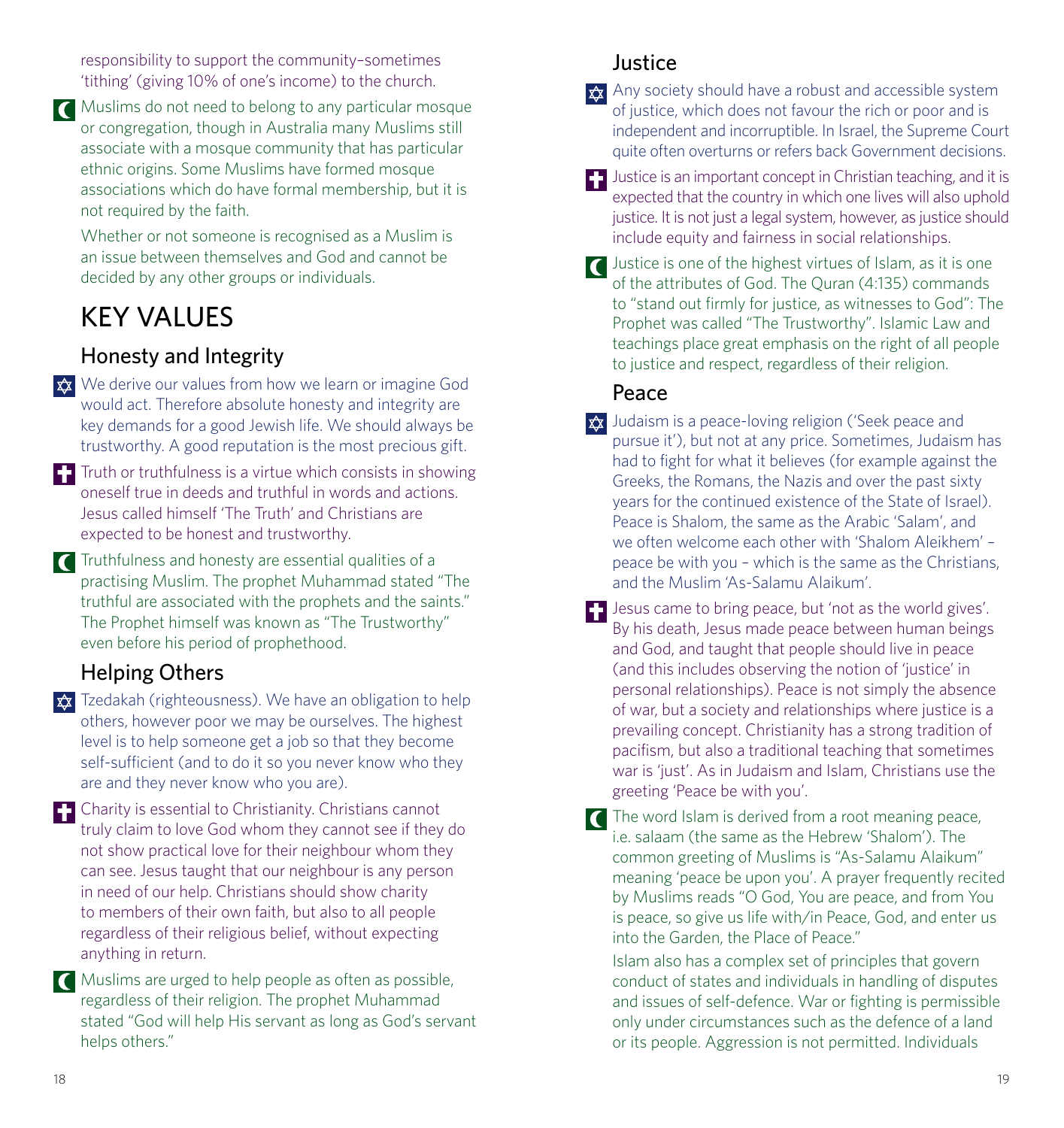are not allowed to take the law into their own hands and must follow strict guidelines which protect the environment, non-combatants, places of worship etc. at all times.

#### Hospitality

 $\star$  Abraham and Sarah are our models of hospitality. Like them, we should always be aware of strangers and the hungry and be generous with what God has given us. In particular, people should be invited to share the Shabbat meal, the Passover Seder, and the other festive meals.

 $\blacksquare$  Jesus showed solidarity with outcasts and 'sinners' by eating with them. He often described the Kingdom of Heaven as a banquet, and made a meal (the Eucharist) a central act of the church. Thus sharing food together has an important role in Christianity. The Christian Scriptures teach: 'Do not neglect to show hospitality to strangers, for thereby some have entertained angels unawares' (Hebrews 13:2).

The prophet Muhammad being the example for Muslims to follow, has many teachings with regards to hospitality and looking after the poor, hungry and strangers.

### Fasting

**XX** Yom Kippur (Day of Atonement) - 25 hour fast from food, drink and sex to 'afflict the soul', to pray all day without distraction.

More orthodox: Also fast on other days such as Tisha B'Av (the Ninth day of the month of Av).

**Christians fast as an accompaniment to prayer and as** an act of repentance. While some Christian traditions and religious groups still have strict fasting rules, most Christians, if they practise fasting at all today, do so as an act of personal spirituality. Traditional fast days are Wednesday and Friday, the days of Advent and Lent, and above all, Ash Wednesday and Good Friday. Some traditions also require fasting before receiving the Eucharist. Fasting comes in two forms: a reduction of the amount of food and drink, or refraining from certain foods and drinks.

The Month of Ramadan - daily abstinence from dawn to dusk, from food, drink and marital contact - for self purification. Also a time to purify our thoughts and to focus on being kind to others and for spiritual reflection.

## LIFE CYCLE Birth-related rituals

 $\star$  Circumcision (boys - their foreskin is removed in a tiny operation at eight days old). This is said to be a 'sign of the Covenant between a Jew and God', but is perhaps also for hygiene reasons. The baby is blessed and given his Hebrew name (every Jew has a Hebrew as well as a regular name).

Less orthodox: Baby naming - male and female babies are brought to the synagogue service and they are blessed and named.

More orthodox: The boy is named at the circumcision, a girl's Hebrew name is announced in the synagogue with a blessing.

- **Baptism (or Christening) is traditionally associated** with birth, although strictly it is the first rite of initiation into Christianity and is done at whatever age someone becomes a Christian. Some Christians delay baptism until the age of reason has been attained. Baptism involves the application of water to the candidate (sometimes by immersion, sometimes by pouring) 'in the name of the Father, the Son and the Holy Spirit'. Generally infants are baptised only when their parents are practising Christians. 'God-parents' are sponsors assigned at the time of baptism to aid the parents in the Christian upbringing of their children.
- **C** Prayers are said at birth when many Muslim parents read the Call to Prayer very gently into the newborn baby's ear.

Baby naming or agiga – family and friends of the new baby gather together and prayers and blessings are recited. Circumcision is practised for boys, preferably at an early age. A few cultures (Christian, Muslim and Animist) practise female 'circumcision' but this is NOT an Islamic practice and Islamic law forbids the unnecessary harming of any person.

#### Adolescence

 $\frac{1}{2}$  Bar Mitzvah. When a boy is 13, he can participate in the religious service and so he is 'called up' to read from the Torah and other parts (in Hebrew).

Less orthodox: Treat boys and girls (and men and women) equally, so girls celebrate Bat Mitzvah when they are 13 in exactly the same way as boys.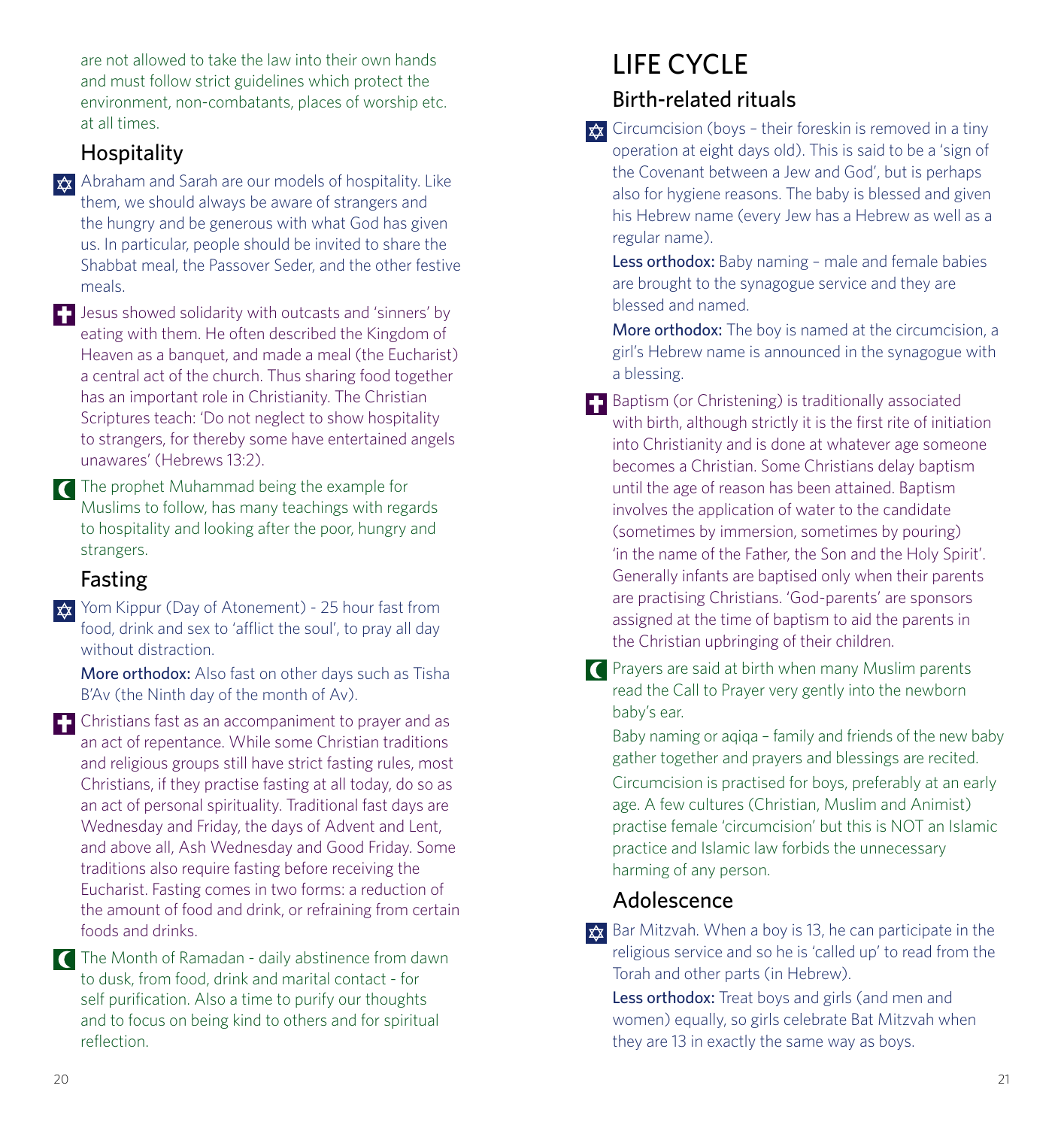More orthodox: A girl is considered mature at 12. She may be part of a group celebration on a Sunday. Women reading from the Torah is becoming more acceptable in some places.

In most orthodox circles, females are not called to read from the Torah.

**Confirmation is one of the rites of initiation in the** Christian church, but its practice and theology varies greatly. It signifies maturing in the Christian faith and the special gift of the Holy Spirit for Christian living. It often signifies joining a particular Christian denomination. For those baptised as infants, it is often conducted at adolescence following a period of 'catechisation' (teaching the faith). Adult converts are usually catechised before baptism and confirmed at the same time as baptism. In the Eastern churches, confirmation is called 'Chrismation' and is conducted at the same time as baptism, even for infants.

There are no specific religious rituals required. Different Muslim cultures around the world, however, often have particular customs for the stages of life that are accepted as not contradicting Islam.

Children are encouraged to learn to recite the Qur'an from an early age, and when a child first finishes reciting the Qur'an from start to finish, a celebration is often held.

#### Marriage

 $\frac{1}{\sqrt{2}}$  Marriage (to other Jews) is encouraged in Judaism and celibacy is discouraged.

A Jewish wedding can only be between two Jews. It is under a khuppa (canopy) in the presence of family and friends (including two formal 'witnesses'), and God. Blessings are said, and a document is signed (ketubah) and finally a glass is broken.

Less orthodox: Interpret the broken glass as a reminder of sadness, which, like happiness, is a part of life, and also of the fragility of marriage.

More orthodox: See it as a reminder of the destruction of the Temple in Jerusalem, almost 2000 years ago.

A woman can only have one husband but technically a man can have multiple wives. However this was ruled out for most Jews 1000 years ago and today is very rare.

**F** Christianity from the beginning has practised monogamy as a sign of the fidelity between Christ and his 'bride', the Church. Traditionally Christians have regarded marriage as a 'sacrament', that is, a rite of the church, although many Christians today see marriage as a rite of the state which the Church blesses and

supports with prayer. Therefore 'civil celebrations' are regarded differently by different Christian traditions. The 'celebrants' of marriage are the husband and wife who freely consent and promise themselves to each other for life in the presence of God and witnesses. Marriage is a public–not a private–matter and is governed by law.

**T** Marriage in Islam is greatly encouraged and celibacy is discouraged.

Marriage is considered the ideal state, and Islamic principles on relationships between the sexes reflect this. Muslims are not permitted physical contact outside a lawful marriage, which has the effect of protecting, strengthening and increasing the value and importance of marriage itself.

There are several conditions of marriage:

1. Both parties consent.

2. The woman is given a dowry/gift by the husband, and 3. There are witnesses and the marriage is publicised. Some Muslims have written marriage contracts.

The Qur'an describes spouses as being garments for one another, and speaks of the love and affection that God has created between husband and wife.

#### **Divorce**

- $\frac{1}{2}$  Whilst doing everything possible to keep a marriage together, as long as it is not harmful, Judaism has always acknowledged that sometimes marriages do not work. Since the marriage was commenced with a religious procedure, there is another religious procedure, and a document to mark the end to a marriage, called a 'Get', after which the two of them are free to marry again.
- Since Christian marriage has been modelled on the relationship between Christ and the Church, Christian doctrine teaches that marriage is a relationship entered into for life. Jesus taught 'What God has joined together, human beings should not divide.' However, in recent times many Christian traditions have recognised civil divorce as also signifying the end of marriage in the sight of the church, and have allowed divorced couples to remarry.
- Divorce is permissible but only as a last resort. Families are urged to work together to reconcile the parties, and if necessary to appoint an arbiter in a dispute.

## Death

 $\frac{1}{x}$  The body is ritually washed and prepared in a white shroud. All are considered equal in death so only plain wooden coffins are used (in Israel, coffins are not used), and buried facing the site of the Temple in Jerusalem.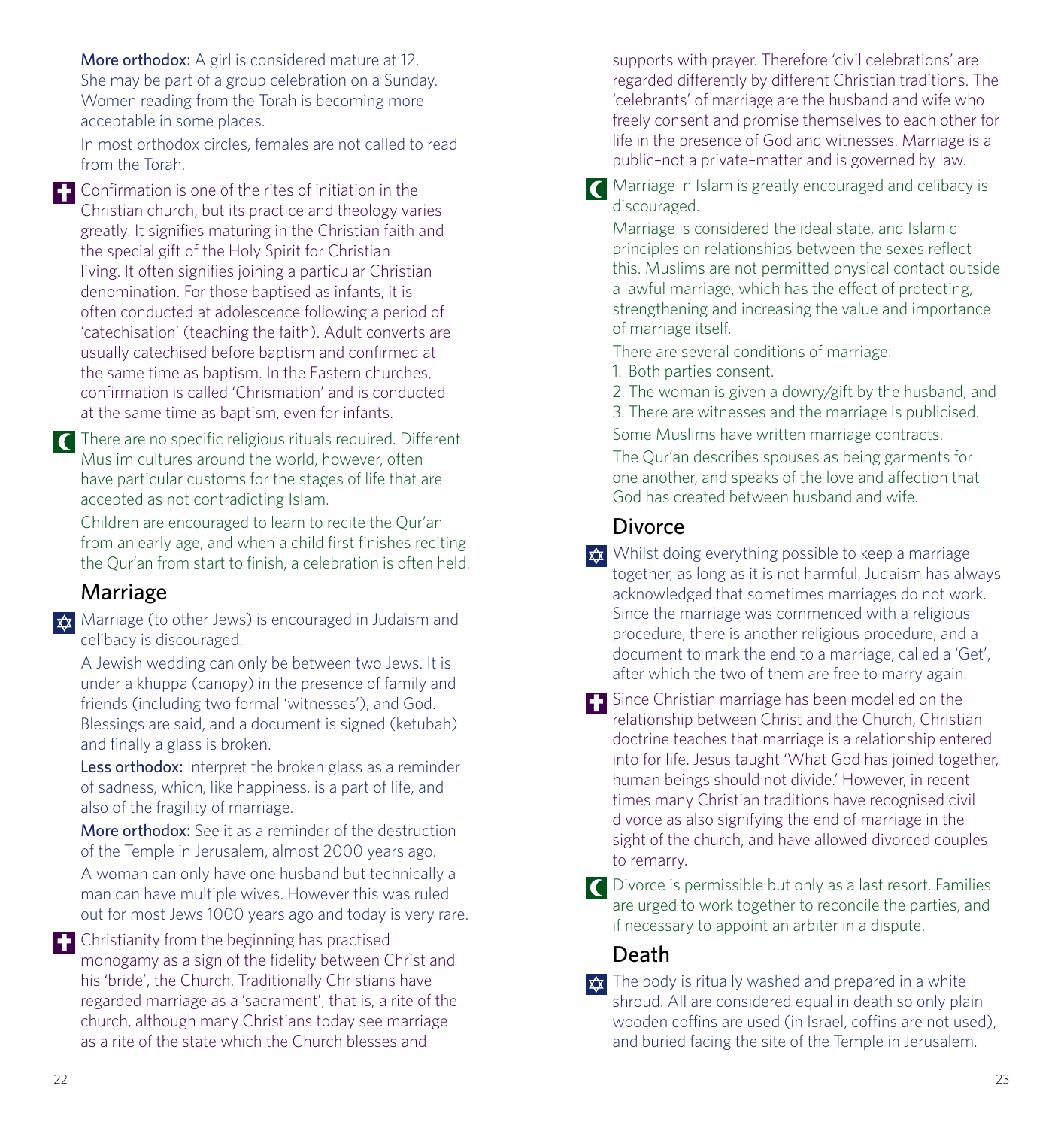There are generally evening prayers in the home for one or more nights of the first week.

Less orthodox: Often burial, as quickly as possible, and within a few days. They also allow cremation as they do not believe the body will be needed for resurrection.

More orthodox: Allow burial only, within 24 hours if possible. The mourners tear a garment (symbolic of the torn heart), cover the mirrors, and 'sit shiva', staying at home for the first week whilst people visit.

**Christians may consider that their traditional rituals at the** time of death have been overtaken by the modern funeral industry. Nevertheless, a pattern remains. Approaching the time of death, the pastor or priest will be called to lead the dying and their family in prayer, with anointing or commendation to God depending on tradition. After death, the minister plans the funeral service with the family of the deceased. The funeral usually takes place several days after the death, and is followed immediately by the burial or cremation. New rites for the placing of the ashes some time after a cremation have been devised in recent times.

The body is ritually washed and prepared for burial in white sheets and not in a coffin.

Burial should be performed as soon as possible. The body must be buried lying on its side and facing the direction of the Holy Kaba in the city of Mecca. Prayers are said.

Death is seen as a natural part of life and should be accepted as God's will.

# COMMON OBSERVANCES

#### Food

**x** Most Jews are aware of the food laws, which come from various different places and periods, and keep them to some extent, the most orthodox keeping them all at all times. They are known as 'kosher' which actually means 'suitable' (and can refer to anything suitable to use, such as a Torah scroll).

There are comprehensive lists of prohibited animals such as pigs, carrion and shellfish. Permitted animals should be killed in a particular way (shekhita) which is supposed to be quick and painless.

Any blood should be drained out (similar to Muslim Halal food laws). Also milk and meat products should not be cooked or eaten in the same meal. Cutlery and crockery should not have been used for anything unkosher. Therefore a strictly orthodox person can only eat in a

kosher home or kosher restaurant. Many people change all their utensils entirely for Passover to avoid any yeast products.

Many Christians do have food laws-pertaining especially to times of abstinence or fasting–but there are no foods that are on the Christian's permanent 'forbidden' list. Some Christians have promoted 'temperance', i.e. abstinence from alcohol, but this is usually on the moral grounds of the Christian abhorrence of drunkenness.

**T** Most foods are permissible (halal) with the exception of a few, notably pork/ham/bacon, carnivorous animals, carrion, blood, and alcohol. These are deemed 'haram' (prohibited).

Animals (other than fish) must be slaughtered by a Muslim who is to invoke a prayer seeking Allah's permission to take the life of the animal, face it towards the Kaba in Mecca and kill it with a sharp knife in a quick and painless manner. The blood should be allowed to drain out. The process is similar to Jewish 'Kosher' and indeed Muslims can eat kosher meat.

There is also a general Islamic principle that animals should be treated with care and respect during their life-time.

### Clothing

**x** Less orthodox: No specific rules or styles.

More orthodox: Emphasise modesty and do not show below their necks, or upper arms or legs. Particular mixtures of linen and wool are prohibited.

Ultra-orthodox: Dress in the style of 17th century Poland, with black coats and fur hats and boots.

- Beyond the promotion of modesty in dress, Christians have no dress laws. Particular groups of people within the churches (for instance, clergy, nuns, monks) may adopt particular easily identified forms of dress. Ritual clothing (vestments) are often worn by those celebrating the liturgy.
- **T** Ordinary everyday clothing that is modest and not revealing. Many adult women cover their hair with what is called the 'hijab' and also cover all parts of the body except their face and hands. Men wear trousers rather than shorts.

#### Hair

 $\star$  Less orthodox: No specific rules or styles.

More orthodox: Men consider there are limitations on shaving and cutting hair, so they often have beards and sidecurls. Children's hair is not cut until they are three so young children have long hair and sidecurls. Married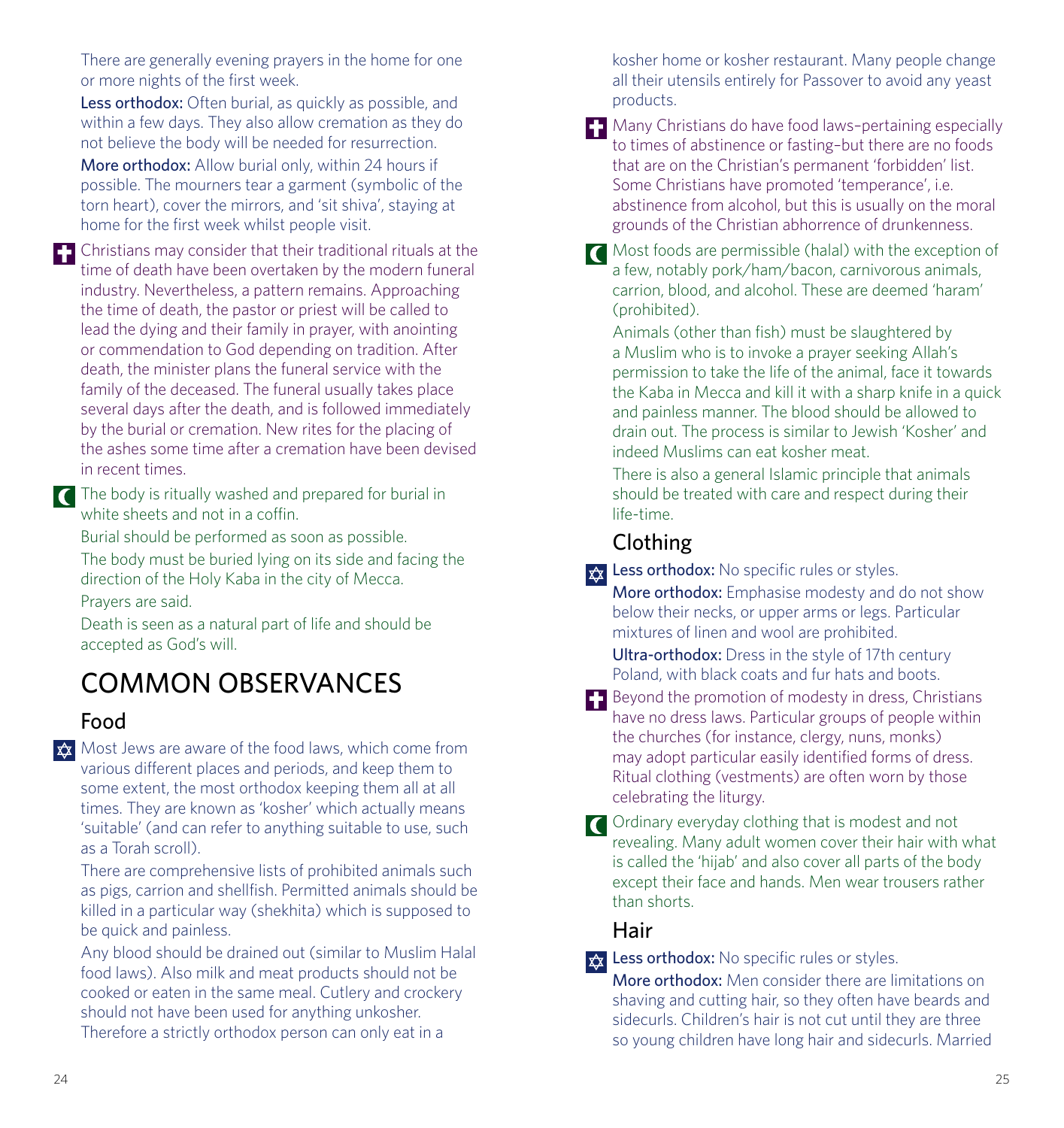women do not show their natural hair, and cover it with a scarf or with a wig.

**T** Traditionally, it was regarded as inappropriate for a woman to shave her head or for men to wear long hair (probably respecting gender distinctions), but little attention is given to this today. In the past (but rarely today) male Christian religious groups practised 'tonsure', or the shaving of their head, as a sign of their vows.

Men are encouraged to keep their hair neat and tidy. Many women wear a 'hijab' to cover their hair. Pilgrims to Mecca are not supposed to cut their hair or nails until they have completed the Hajj (pilgrimage).

#### Special day of the week

 $\frac{1}{2}$  Shabbat (Friday evening to Saturday evening). All should try not to work, and to mark and celebrate with their family and community, and with God.

Less orthodox: Positive aspects such as attendance at services are important. Concerns like turning lights on, avoiding use of money or driving are less significant.

More orthodox: No money is used, no food is cooked. no fires should be lit - hence no lights or electrical appliances used or vehicle driven as they may make a spark.

**Sabbath (the Hebrew word Shabbat - rest).** Christians observe Sunday as their day of worship, in commemoration of the resurrection of Jesus on the first day of the week (the 'eighth day' or the first day of the 'new creation'). Unnecessary work or sport is discouraged, especially if it takes priority over attendance at worship, which in some traditions is compulsory.

Friday (jum'a or congregation) is the holy day of the week for Muslims due to a special noon prayer that is said in the mosque. Muslims try to get to the mosque for the prayer and the Friday sermon or teaching. Although men and women can attend, only men are required to.

In many countries where the majority are Muslim, Friday is a weekly holiday.

#### Other prohibitions

 $\frac{1}{x}$  We should not do anything to mark or harm our bodies. Therefore smoking should no longer be allowed and dangerous drugs are prohibited. More orthodox will not have tattoos, or pierce their ears, noses or other parts. Excessive alcohol (except on

the Festival of Purim) is prohibited. Sex outside marriage or with a person married to someone else is discouraged or prohibited.

More orthodox: Reject homosexuality.

Christians are currently involved in internal debates on many ethical issues. The traditional total prohibition of some practices is today being challenged. Many of these controversial issues are about sexual ethics or bioethics, such as homosexuality, abortion, euthanasia, contraception, etc.

**Prohibitions (haram) are things that are considered** damaging for the individual and for society as a whole; gambling, alcohol, sex outside marriage, drugs and various food items.

Muslims are also not allowed to harm or disfigure themselves (most would say plastic surgery and tattoos are forbidden), or other people, animals or the environment.